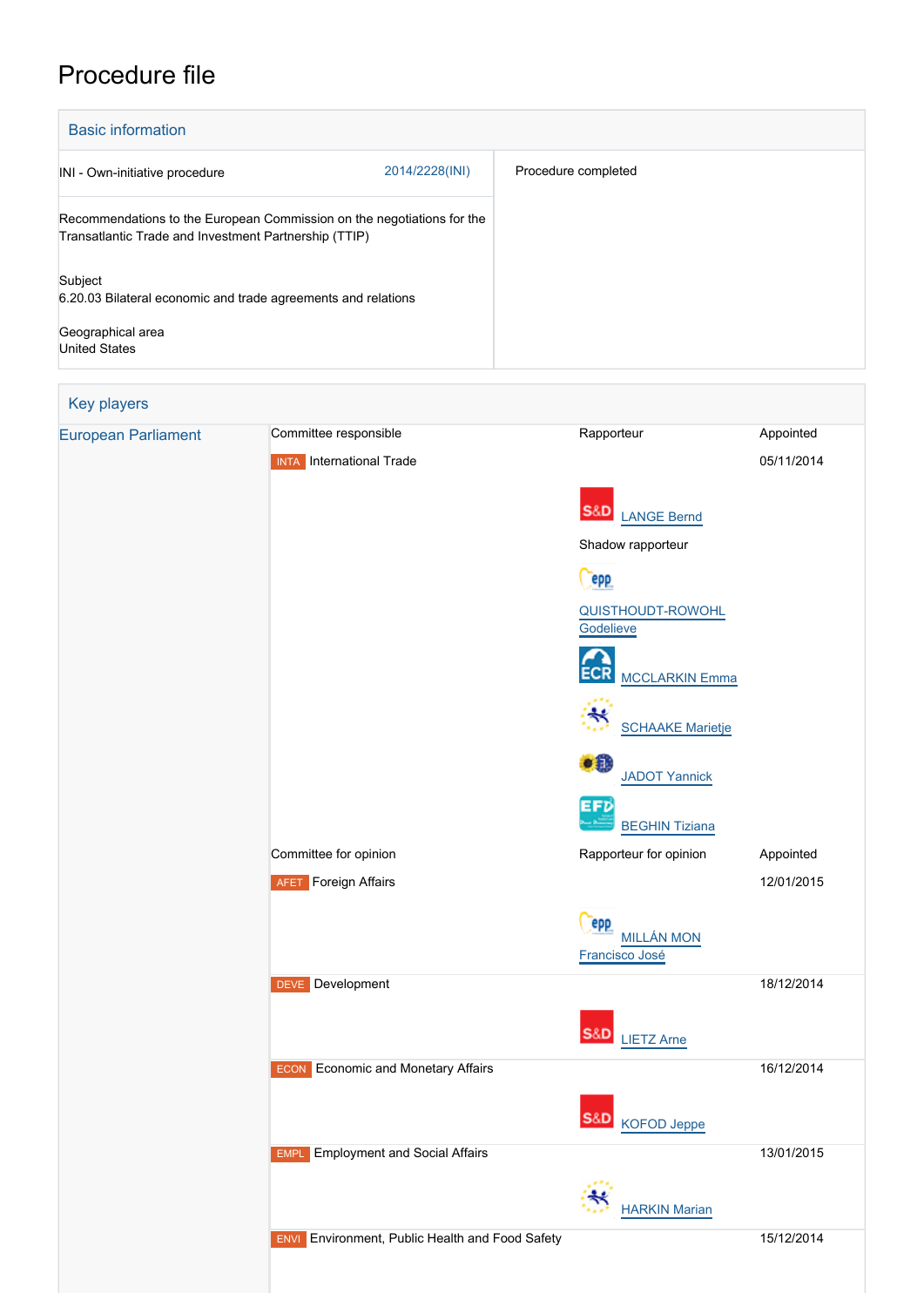|                                                     |                                                     | DË.<br><b>STAES Bart</b>            |
|-----------------------------------------------------|-----------------------------------------------------|-------------------------------------|
|                                                     | <b>ITRE</b> Industry, Research and Energy           | 04/12/2014                          |
|                                                     |                                                     | epp                                 |
|                                                     |                                                     | <b>BUZEK Jerzy</b>                  |
|                                                     | <b>IMCO</b> Internal Market and Consumer Protection | 03/12/2014                          |
|                                                     |                                                     |                                     |
|                                                     |                                                     | CHARANZOVÁ Dita                     |
|                                                     | <b>Transport and Tourism</b><br><b>TRAN</b>         | 01/12/2014                          |
|                                                     |                                                     | epp<br><b>VAN DE CAMP Wim</b>       |
|                                                     | <b>AGRI</b> Agriculture and Rural Development       | 02/02/2015                          |
|                                                     |                                                     | 02/02/2015                          |
|                                                     |                                                     | <b>S&amp;D</b><br>DE CASTRO Paolo   |
|                                                     |                                                     |                                     |
|                                                     |                                                     |                                     |
|                                                     |                                                     | NICHOLSON James                     |
|                                                     | <b>CULT</b> Culture and Education                   | 19/01/2015                          |
|                                                     |                                                     |                                     |
|                                                     |                                                     | $\bullet$ $\bullet$<br>TRÜPEL Helga |
|                                                     | <b>JURI</b> Legal Affairs                           | 16/04/2015                          |
|                                                     |                                                     |                                     |
|                                                     |                                                     | S&D<br><b>KÖSTER Dietmar</b>        |
|                                                     | Civil Liberties, Justice and Home Affairs<br>LIBE   | 03/12/2014                          |
|                                                     |                                                     | <b>.0</b>                           |
|                                                     |                                                     | <b>ALBRECHT Jan Philipp</b>         |
|                                                     | <b>Constitutional Affairs</b><br>AFCO               | 20/01/2015                          |
|                                                     |                                                     | epp                                 |
|                                                     |                                                     | <b>GONZÁLEZ PONS</b><br>Esteban     |
|                                                     | Petitions<br>PETI                                   | 26/01/2015                          |
|                                                     |                                                     |                                     |
|                                                     |                                                     | epp<br><b>WAŁĘSA Jarosław</b>       |
| Council of the European Union Council configuration |                                                     | Meeting<br>Date                     |
|                                                     | <b>Foreign Affairs</b>                              | 07/05/2015<br>3384                  |
| <b>European Commission</b>                          | Commission DG                                       | Commissioner                        |
|                                                     | Trade                                               | MALMSTRÖM Cecilia                   |
|                                                     |                                                     |                                     |
| Key events                                          |                                                     |                                     |
| 12/02/2015                                          | Committee referral announced in<br>Parliament       |                                     |

| 12/02/2015 | Committee referral announced in<br>Parliament |              |         |
|------------|-----------------------------------------------|--------------|---------|
| 07/05/2015 | Debate in Council                             | 3384         | Summary |
| 28/05/2015 | Vote in committee                             |              |         |
| 01/06/2015 | Committee report tabled for plenary           | A8-0175/2015 | Summary |
| 07/07/2015 | Debate in Parliament                          |              |         |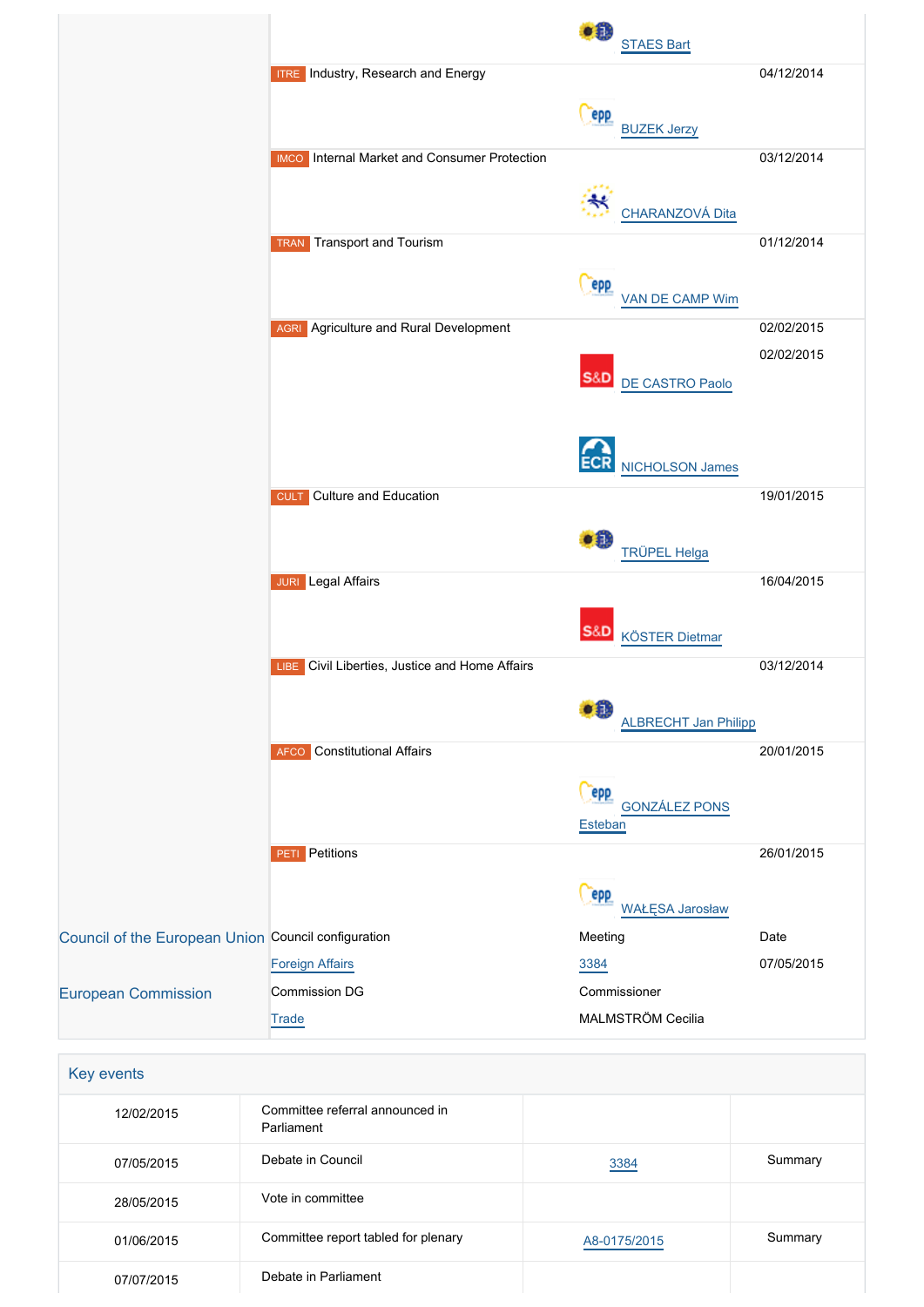| 08/07/2015 | Results of vote in Parliament  |              |         |
|------------|--------------------------------|--------------|---------|
| 08/07/2015 | Decision by Parliament         | T8-0252/2015 | Summary |
| 08/07/2015 | End of procedure in Parliament |              |         |

| <b>Technical information</b> |                                |  |  |
|------------------------------|--------------------------------|--|--|
| Procedure reference          | 2014/2228(INI)                 |  |  |
| Procedure type               | INI - Own-initiative procedure |  |  |
| Legal basis                  | Rules of Procedure EP 114      |  |  |
| Stage reached in procedure   | Procedure completed            |  |  |
| Committee dossier            | INTA/8/01962                   |  |  |

## Documentation gateway

| Committee draft report                                 |             | PE549.135    | 05/02/2015 | EP |         |
|--------------------------------------------------------|-------------|--------------|------------|----|---------|
| Committee opinion                                      | <b>DEVE</b> | PE544.467    | 24/02/2015 | EP |         |
| Committee opinion                                      | <b>IMCO</b> | PE544.489    | 25/03/2015 | EP |         |
| Committee opinion                                      | <b>ITRE</b> | PE546.749    | 25/03/2015 | EP |         |
| Committee opinion                                      | <b>ECON</b> | PE546.785    | 27/03/2015 | EP |         |
| Amendments tabled in committee                         |             | PE552.035    | 30/03/2015 | EP |         |
| Amendments tabled in committee                         |             | PE552.119    | 30/03/2015 | EP |         |
| Amendments tabled in committee                         |             | PE552.120    | 30/03/2015 | EP |         |
| Amendments tabled in committee                         |             | PE552.129    | 30/03/2015 | EP |         |
| Amendments tabled in committee                         |             | PE552.130    | 30/03/2015 | EP |         |
| Amendments tabled in committee                         |             | PE552.137    | 30/03/2015 | EP |         |
| Committee opinion                                      | <b>AFET</b> | PE546.630    | 01/04/2015 | EP |         |
| Committee opinion                                      | <b>EMPL</b> | PE546.672    | 01/04/2015 | EP |         |
| Committee opinion                                      | LIBE        | PE546.558    | 07/04/2015 | EP |         |
| Committee opinion                                      | ENVI        | PE544.393    | 16/04/2015 | EP |         |
| Committee opinion                                      | <b>AGRI</b> | PE549.106    | 16/04/2015 | EP |         |
| Committee opinion                                      | <b>AFCO</b> | PE549.176    | 16/04/2015 | EP |         |
| Committee opinion                                      | <b>CULT</b> | PE549.127    | 17/04/2015 | EP |         |
| Committee opinion                                      | PETI        | PE549.172    | 30/04/2015 | EP |         |
| Committee opinion                                      | <b>JURI</b> | PE549.425    | 04/05/2015 | EP |         |
| Committee report tabled for plenary, single<br>reading |             | A8-0175/2015 | 01/06/2015 | EP | Summary |
| Text adopted by Parliament, single reading             |             | T8-0252/2015 | 08/07/2015 | EP | Summary |
|                                                        |             |              |            |    |         |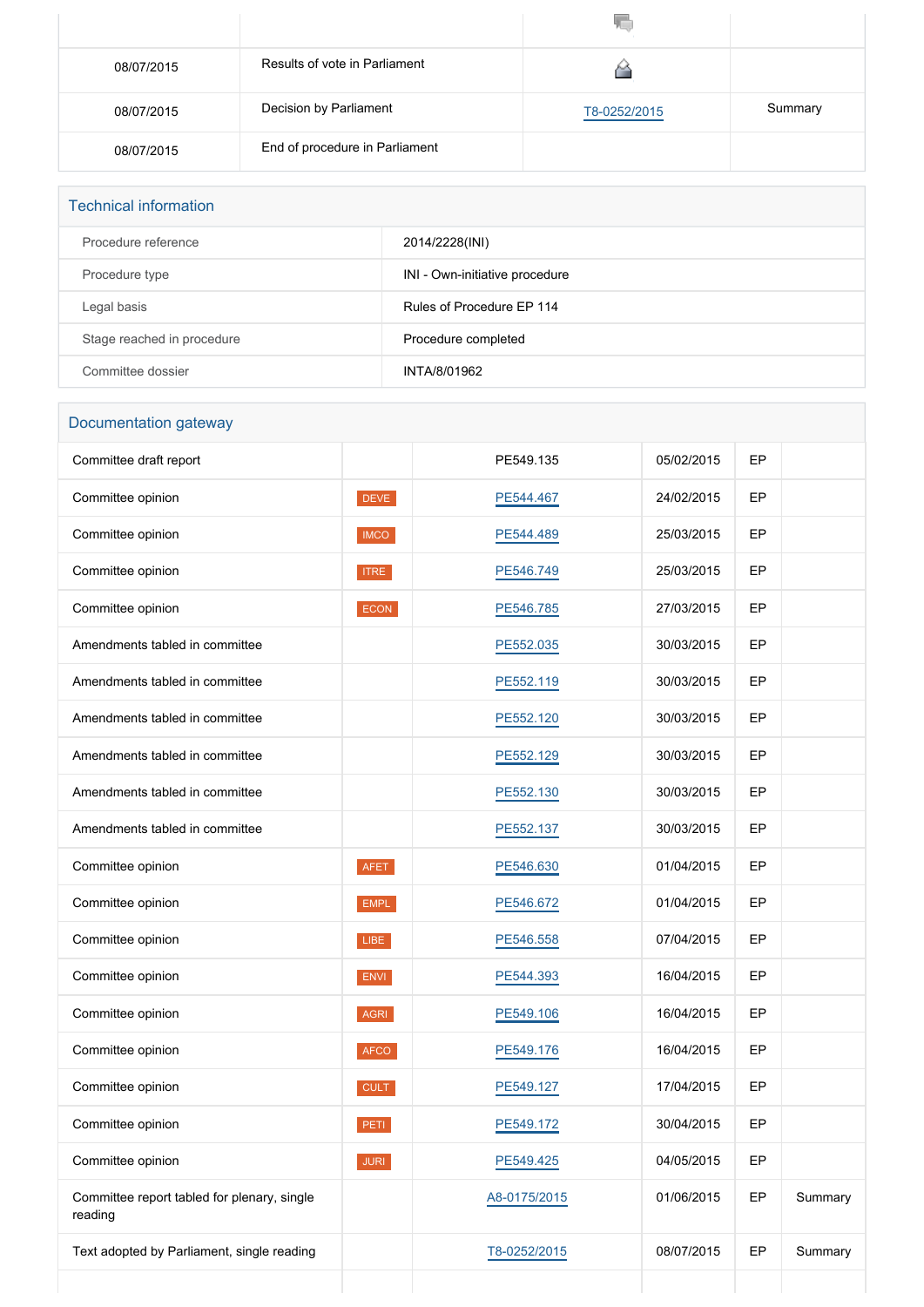# Recommendations to the European Commission on the negotiations for the Transatlantic Trade and Investment Partnership (TTIP)

The Council took stock of ongoing negotiations on a comprehensive trade and investment agreement (TTIP) with the United States. It discussed investor-state dispute settlement (ISDS).

It is expected that the TTIP will be made up of three components: (i) market access; (ii) regulatory issues and non-tariff barriers; and (iii) rules. The Commission is leading the negotiations on behalf of the EU and its member states, on the basis of a mandate agreed by the Council in June 2013. The Council decided in October 2014 to make public its negotiating directives.

During the debate, the Council:

- encouraged the Commission to maintain its efforts aimed at achieving meaningful progress across all three components of the agreement by the summer of 2015. This will enable the negotiators to tackle more delicate issues of a political nature thereafter;
- reiterated its call for more transparency and for better access to negotiating documents;
- welcomed the Commission's paper on ISDS and its suggestions and urged it to step up its dialogue with national parliaments and with civil society, as well as planning and communication with respect to the preparatory work on ISDS.

The Commission's paper on ISDS builds on ideas presented by Commissioner Cecilia Malmström in March 2015 to the European Parliament's committee on international trade and at an informal meeting of EU trade ministers in Riga.

It follows a public consultation, which identified four areas for further work:

- protection of the right to regulate;
- the establishment and functioning of arbitral tribunals;
- the review of ISDS decisions for legal correctness via an appellate mechanism, with permanent members established directly under the TTIP, while exploring in parallel options for setting up a multilateral appeal mechanism;
- defining the relationship between domestic judicial systems and ISDS.

The Commission will issue a more detailed paper on the reformed ISDS in TTIP before the 2015 summer recess, after the adoption by the European Parliament of a resolution on TTIP in June.

The Council will continue to closely monitor the work of its preparatory bodies and - as needed - provide the necessary political guidance.

### Recommendations to the European Commission on the negotiations for the Transatlantic Trade and Investment Partnership (TTIP)

The Committee on International Trade adopted the report by Bernard LANGE (S&D, DE) containing the European Parliaments recommendations to the European Commission on the negotiations for the Transatlantic Trade and Investment Partnership (TTIP).

This report is a follow-up of resolutions adopted in the previous parliamentary term on trade and investment negotiations with the United States in October 2012 and May 2013. Its aim is to allow Members of different committees within the Parliament to make a reflected contribution to the TTIP negotiation process. Parliament is continuing to push for the highest possible level of transparency to guarantee an agreement which respects European values, stimulates sustainable growth and contributes to the well-being of all citizens.

The committee addressed, in the context of the ongoing negotiations on TTIP, a number of recommendations to the Commission. The main areas concern:

Scope: Members stressed that:

- while the TTIP negotiations consist of negotiations on three main areas ambitiously improving reciprocal market access (for goods, services, investment and public procurement at all levels of government), reducing non-tariff barriers (NTBs) and enhancing the compatibility of regulatory regimes, and developing common rules to address shared global trade challenges and opportunities need to be included in a comprehensive package;
- TTIP should be ambitious and binding on all levels of government on both sides of the Atlantic;
- TTIP must ensure synergies with other trade agreements currently being negotiated;
- the agreement should guarantee full respect for EU fundamental rights standards through the inclusion of a legally binding and suspensive human rights clause as a standard part of EU trade agreements with third countries.

Market access: Members recommended that:

- while aiming to eliminate all customs tariffs, the two partners should nonetheless negotiate an exhaustive list of sensitive agriculture and industrial products which would either be exempted from trade liberalisation, or subject to longer transitional periods;
- a safeguard clause should be incorporated into the agreement, which would be invoked where a rise in imports of a particular product threatened to cause serious harm to domestic food production;
- the EUs geographical indications system should be further strengthened:
- the mutual recognition of professional qualifications should be improved;
- mechanisms for more efficient international cooperation with the aim to set global higher standards against financial and tax criminality and corruption should be introduced;
- the digital economy must be central to the transatlantic market;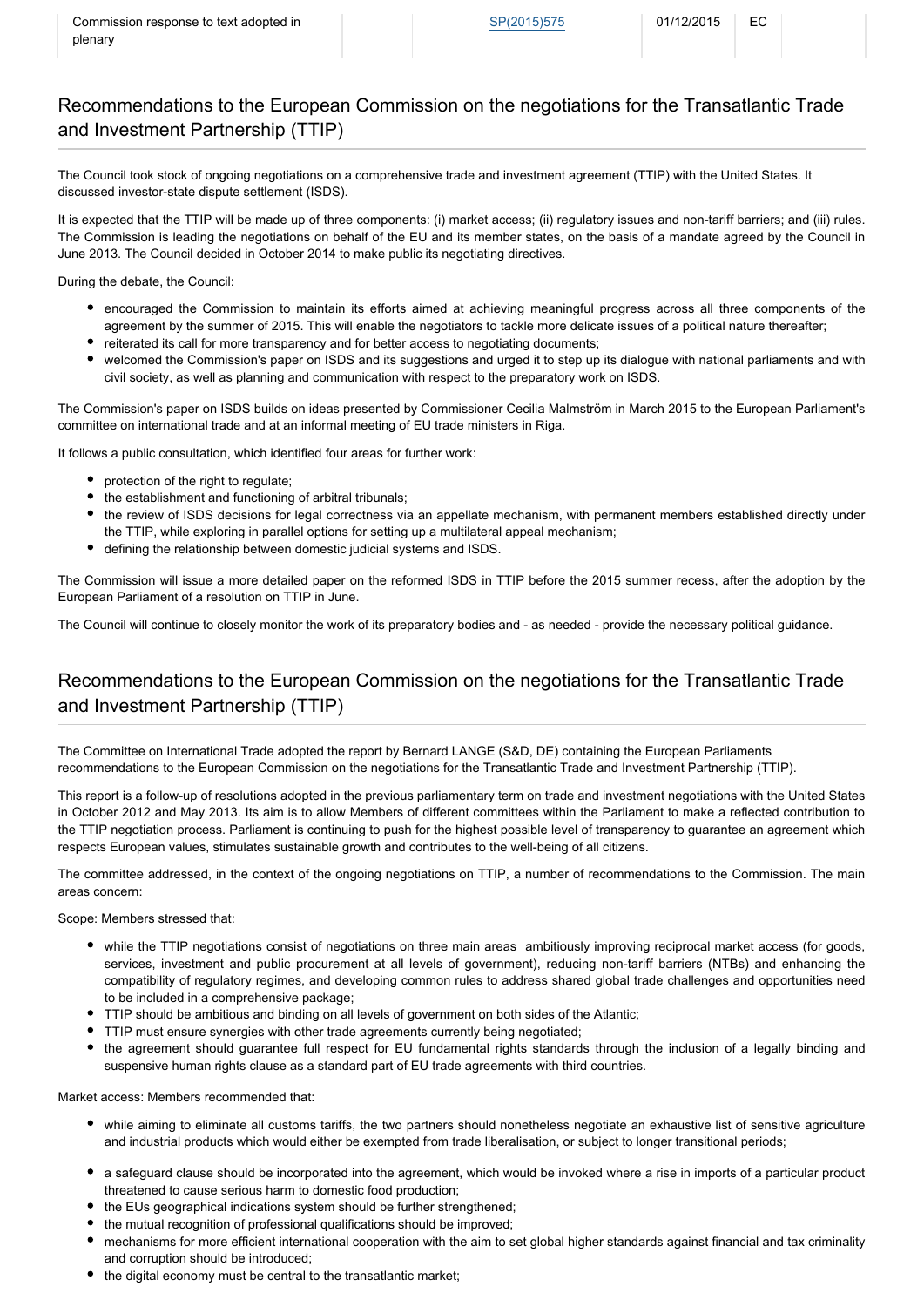exclusions for certain products will need to be considered on a case by case basis.

Energy resources: Members noted that:

- the TTIP should abolish any existing restrictions or impediments of export for fuels, including Liquefied Natural Gas (LNG) and crude oil between the EU and the US;
- the TTIP deal should include a specific energy chapter, which must also help maintain the EU's environmental standards and climate action goals.

Regulatory cooperation: Members called for:

- the establishment of a structured dialogue and cooperation between regulators in the most transparent way possible and involving stakeholders;
- the US side to lift the ban on beef imports from the EU;
- the full respect of the established regulatory systems on both sides of the Atlantic.

Data protection: the TTIP should:

• ensure that the EUs acquis on data privacy is not compromised through the liberalisation of data flows, in particular in the area of e-commerce and financial services, while recognising the relevance of data flows as a backbone of transatlantic trade and the digital economy.

Lastly, the report stressed that it should be kept in mind that the consent of the European Parliament to the final TTIP agreement could be endangered as long as the US blanket mass surveillance activities are not completely abandoned and an adequate solution is found for the data privacy rights of EU citizens, including administrative and judicial redress.

### Recommendations to the European Commission on the negotiations for the Transatlantic Trade and Investment Partnership (TTIP)

The European Parliament adopted by 436 votes to 241, with 32 abstentions, a resolution containing the European Parliaments recommendations to the European Commission on the negotiations for the Transatlantic Trade and Investment Partnership (TTIP).

Plenary noted that the EU and the US are key strategic partners and that the Transatlantic Trade and Investment Partnership (TTIP) is the most significant recent EU-US project and should reinvigorate the transatlantic partnership as a whole, beyond its trade aspects.

Parliament addressed, in the context of the ongoing negotiations on TTIP, the following recommendations to the Commission:

a) Scope and the broader context:

- further transparency: it should be ensured that transparent TTIP negotiations lead to an ambitious, comprehensive and balanced trade and investment agreement of a high standard that would promote sustainable growth with shared benefits across Member States, with mutual and reciprocal benefits between the partners, increase international competitiveness and open up new opportunities for EU companies, in particular SMEs, support the creation of high-quality jobs for European citizens;
- basis: the TTIP negotiations consist of negotiations on three main areas ambitiously improving reciprocal market access (for goods, services, investment and public procurement at all levels of government), reducing NTBs and enhancing the compatibility of regulatory regimes, and developing common rules. It should be ambitious and binding on all levels of government on both sides of the Atlantic and should lead to lasting genuine market openness on a reciprocal basis and trade facilitation on the ground, and should pay particular attention to structural measures to achieve greater transatlantic cooperation while upholding regulatory standards and consumer protection and preventing social, fiscal and environmental dumping;
- principles and values: the TTIP should promote the principles and values, anchored in a rules-based framework, that the EU and the US share and cherish and to design a common approach and vision to global trade, investment and trade-related issues;
- WTO involvement: the TTIP should ensure that an agreement with the US serves as a stepping-stone for broader trade negotiations and is not pre-empting or counteracting the WTO process. Bilateral and plurilateral trade agreements should generally speaking be considered as a second-best option and must not prevent efforts made in order to reach significant improvements on the multilateral level;
- synergies with other trade agreements: the Agreement should ensure easier market access to common trans-Atlantic standards and avoid risks, such as trade diversion from developing countries due to tariff preference erosion;
- Fundamental rights: the Agreement should ensure that the agreement guarantees full respect for EU fundamental rights standards through the inclusion of a legally binding and suspensive human rights clause as a standard part of EU trade agreements with third countries.

b) Market access: the Agreement should:

- ensure that the market access offers in the different areas are reciprocal, equally ambitious and reflect both parties expectations, underlines that the different proposals for those areas must be balanced;
- aim at the elimination of all tariff duties while respecting that there are a number of sensitive agricultural and industrial products on both sides for which exhaustive lists will have to be agreed upon during the negotiation process; to foresee for the most sensitive products appropriate transitional periods and quotas and in few cases their exclusion, taking into account the fact that in many cases those products have higher production costs in the EU owing to EU rules;
- have a safeguard clause which would be invoked where a rise in imports of a particular product threatened to cause serious harm to domestic production, with specific reference to food production and to the energy-intensive, carbon-leakage, chemicals, raw materials and steel sectors in the EU;
- increase market access for services according to a "hybrid list approach", using for market access "positive lists", whereby services that are to be opened up to foreign companies and using "negative list approach" for national treatment;
- address and remove the current US restrictions on maritime and air transport services owned by European businesses, which seriously hinders market access for EU companies as well as innovation in the US itself;